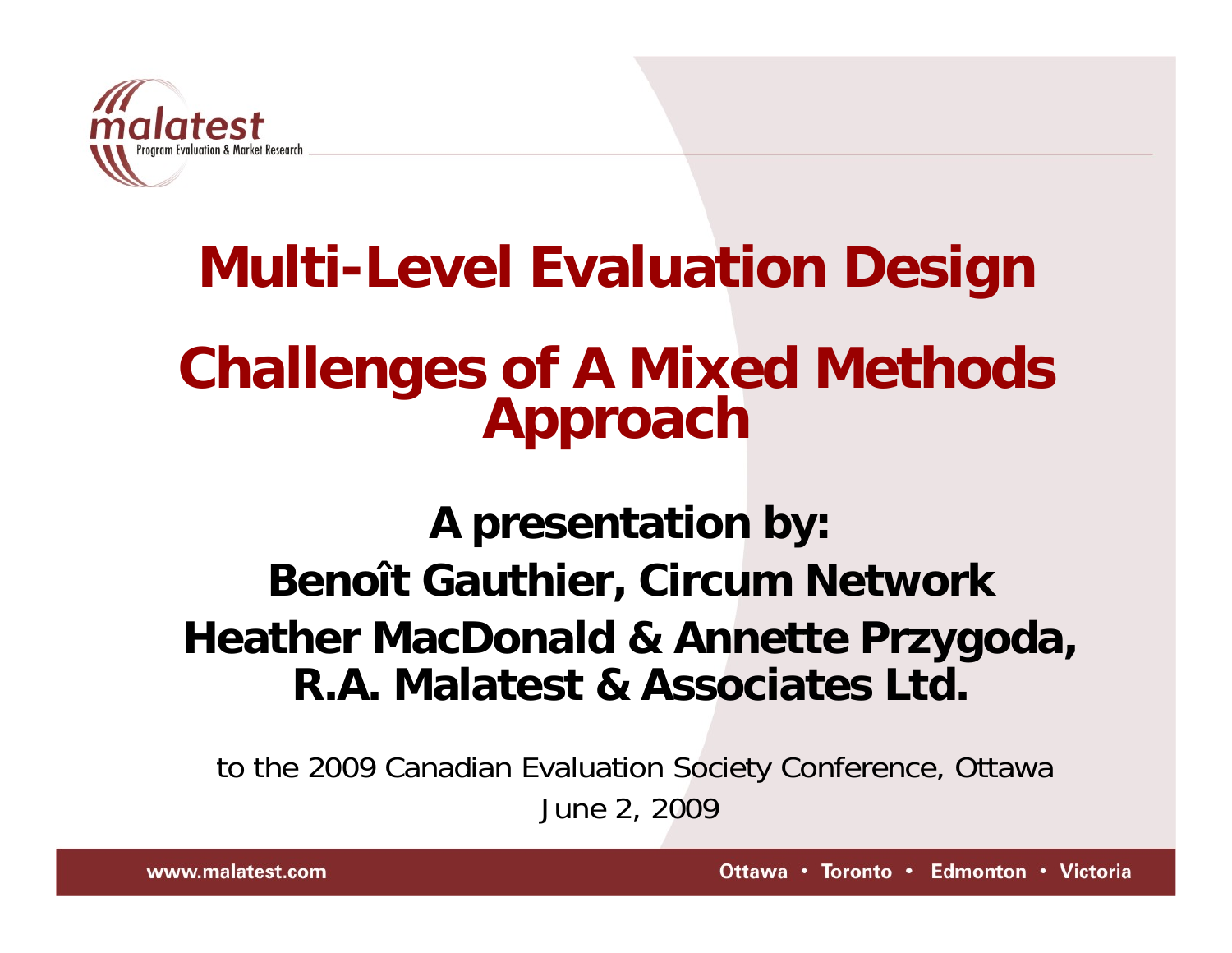

### **Presentation Overview**

¾Definition of Multi-Level Evaluation Design

- ¾Design challenges: assessing impacts of programs that constitute a small fraction of effort to address a social goal
- ¾Methodological challenges: methodological opportunities and limitations of different levels of analysis

¾Case: application to a particular program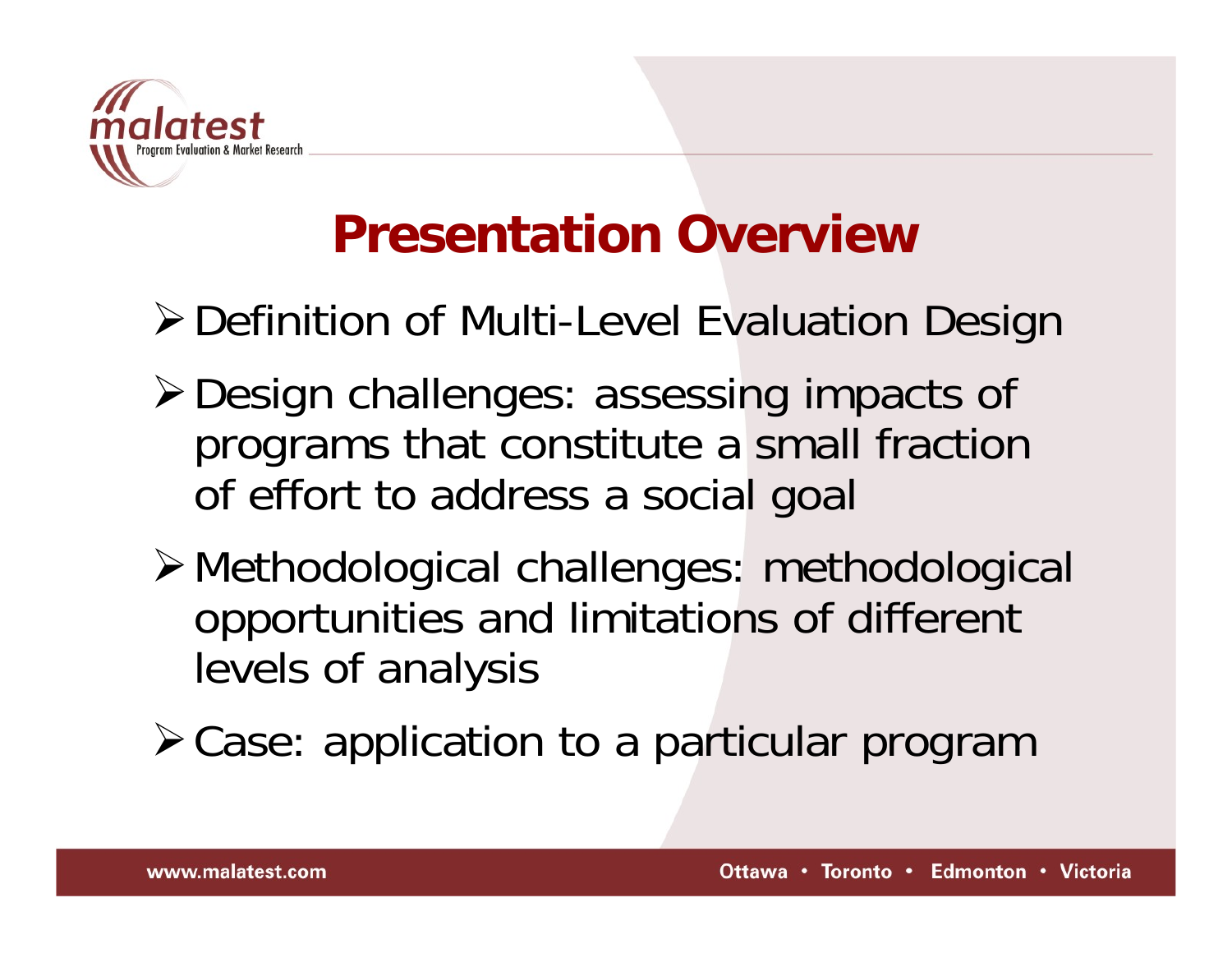

## **Existing Mixed Methods Research Designs**

#### **Triangulation design**

Data obtained from several data sources complementing each other on the same topic.

Typically a mix of qualitative and quantitative measures.

#### **Embeddeddesign**

One data source plays a supportive and secondary role in a study based primarily on another data source.

#### **Explanatory design**

Two-phase design. First, quantitative results inform on the topic.

Then, qualitative evidence is used to explain quantitative results

#### **Exploratory design**

Two-phase design. First, a qualitative method explores the topic to inform the second method.Then, a quantitative method generates systematic findings.

**Source: John W. Creswell and Vicki L. Plano Clark, Designing and Conducting Mixed Methods Research, Sage Publ., 2007**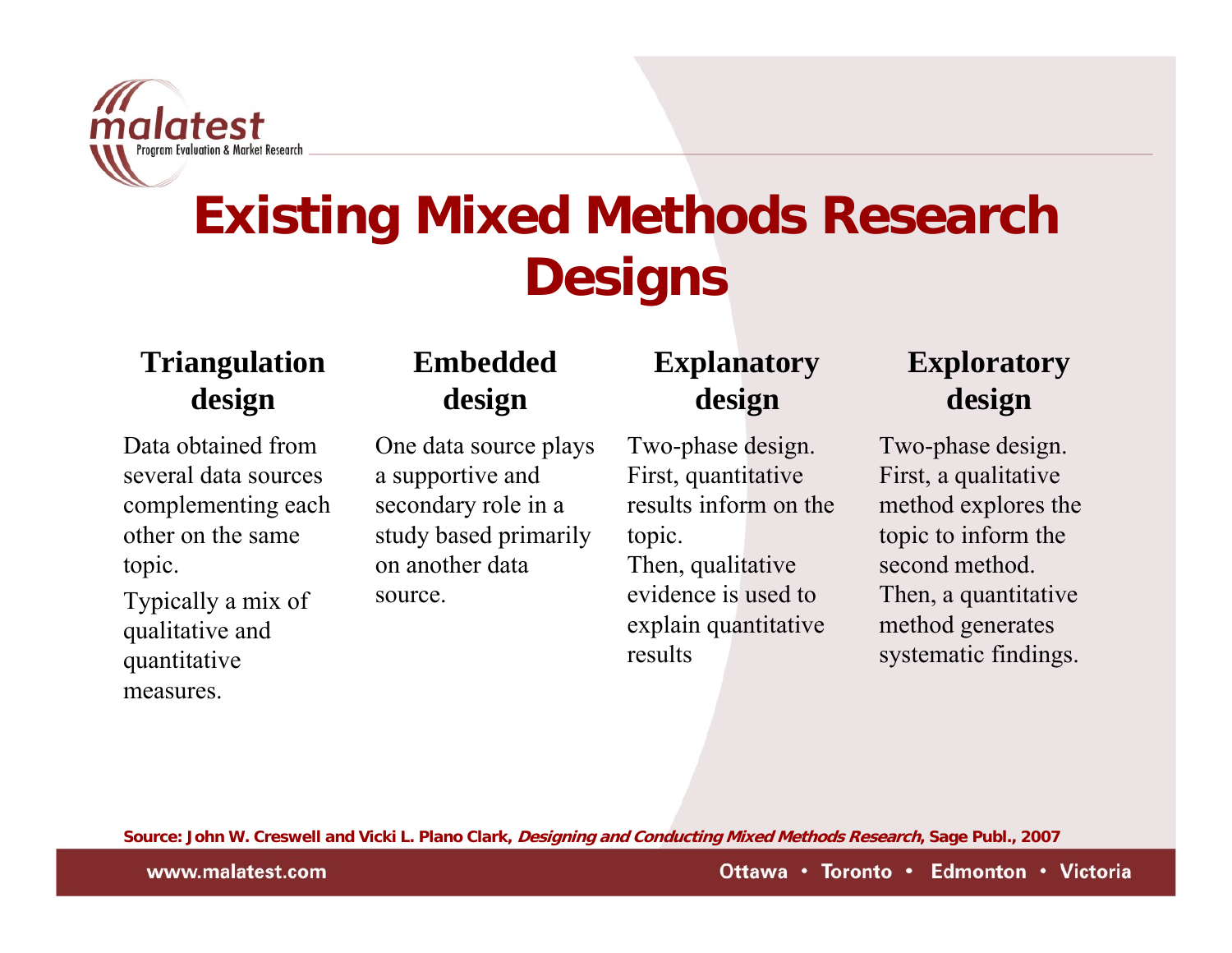

### **A Fifth Model of Mixed Methods Research**

# Multi-Level EvaluationDesign



Ottawa • Toronto • Edmonton • Victoria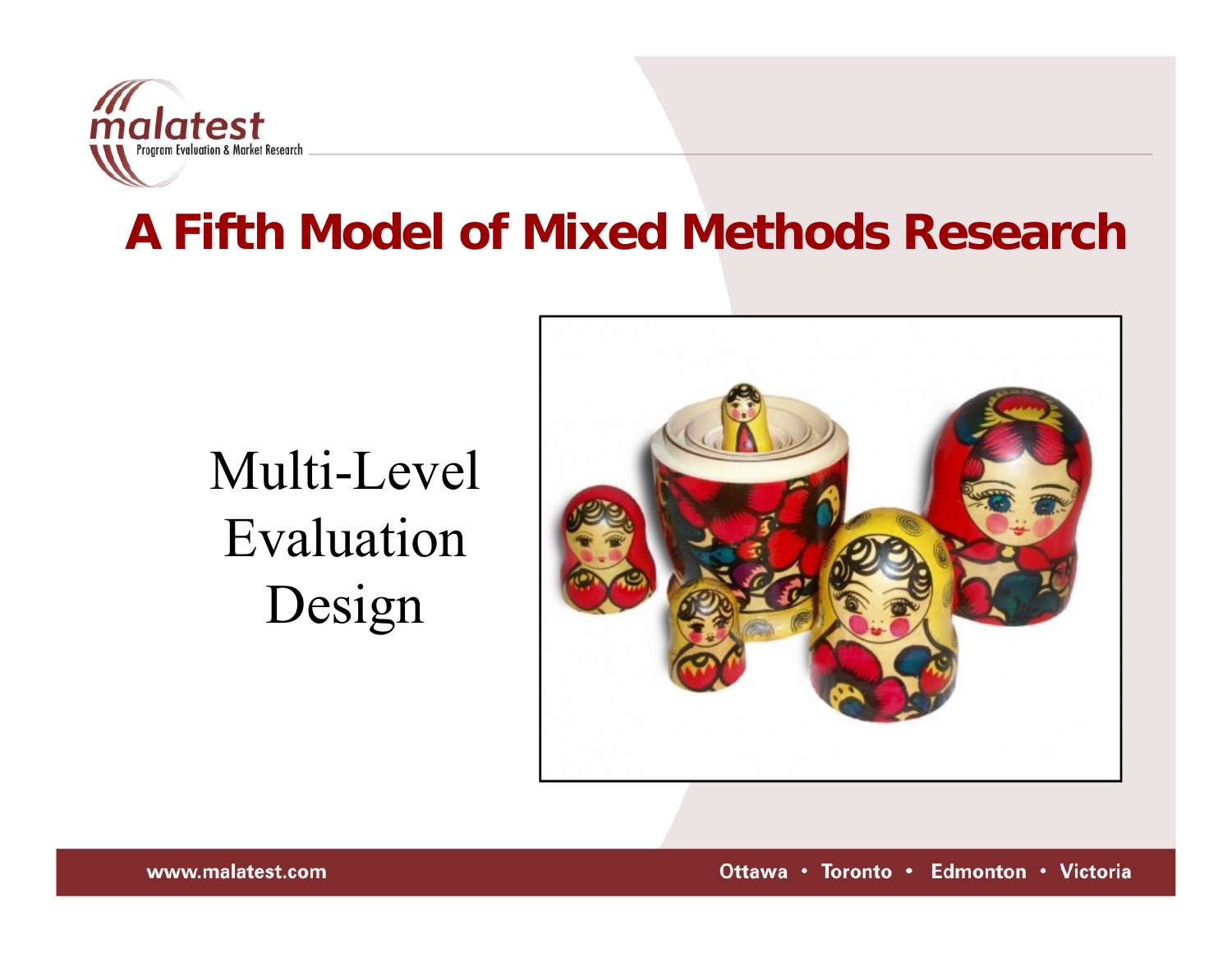

## **Definition of Multi-Level Evaluation Design**

### ¾ Addresses issues of performance at more than one systemic level of outcomes

#### **Case (micro) level**

- Used to document fine results and the detailed dynamic of the program
- Common proxy in many evaluations for societal impacts
- Example: case studies of impacts of a research funding program on one university
- Example: case study of impacts of stay-in-school support measures on one student

#### **System (meso) level**

- Does the program produce results that are discernable for large groups participating in a program?
- Example: do universities show better research outcomes after the introduction of a program?
- Example: do participants in stayin-school program display collectively better graduation rates?

#### **Societal (macro) level**

- Addresses ultimate impacts of greatest interest to policy makers
- Example: did a research support program generate discoveries and improved well-being?
- Example: did a stay-in-school program reduce the drop-out rate?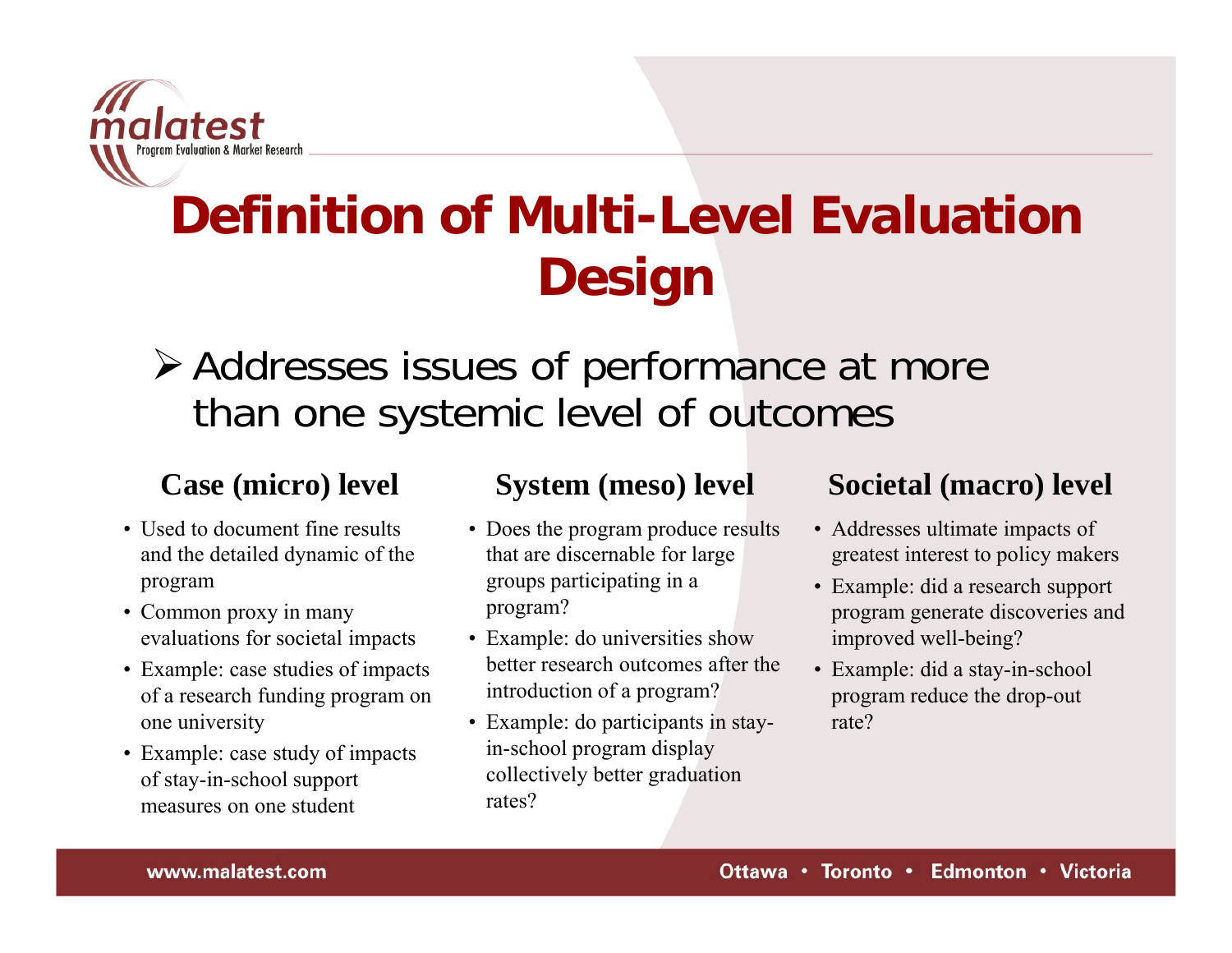

### **Case: Indirect Cost Program**

- ¾ Indirect Cost Program (ICP) supports to universities and colleges to defray part of the indirect costs associated with direct funding of research (e.g., maintenance, management, intellectual property, ethics)
- ¾ Managed by SSHRC on behalf of CIHR, NSERC and **SSHRC**
- $\triangleright$  Since 2003
- ¾ \$325 million in 2009-2010 or about 25% of grant \$
- ¾ University research "business" is about \$10 billion annually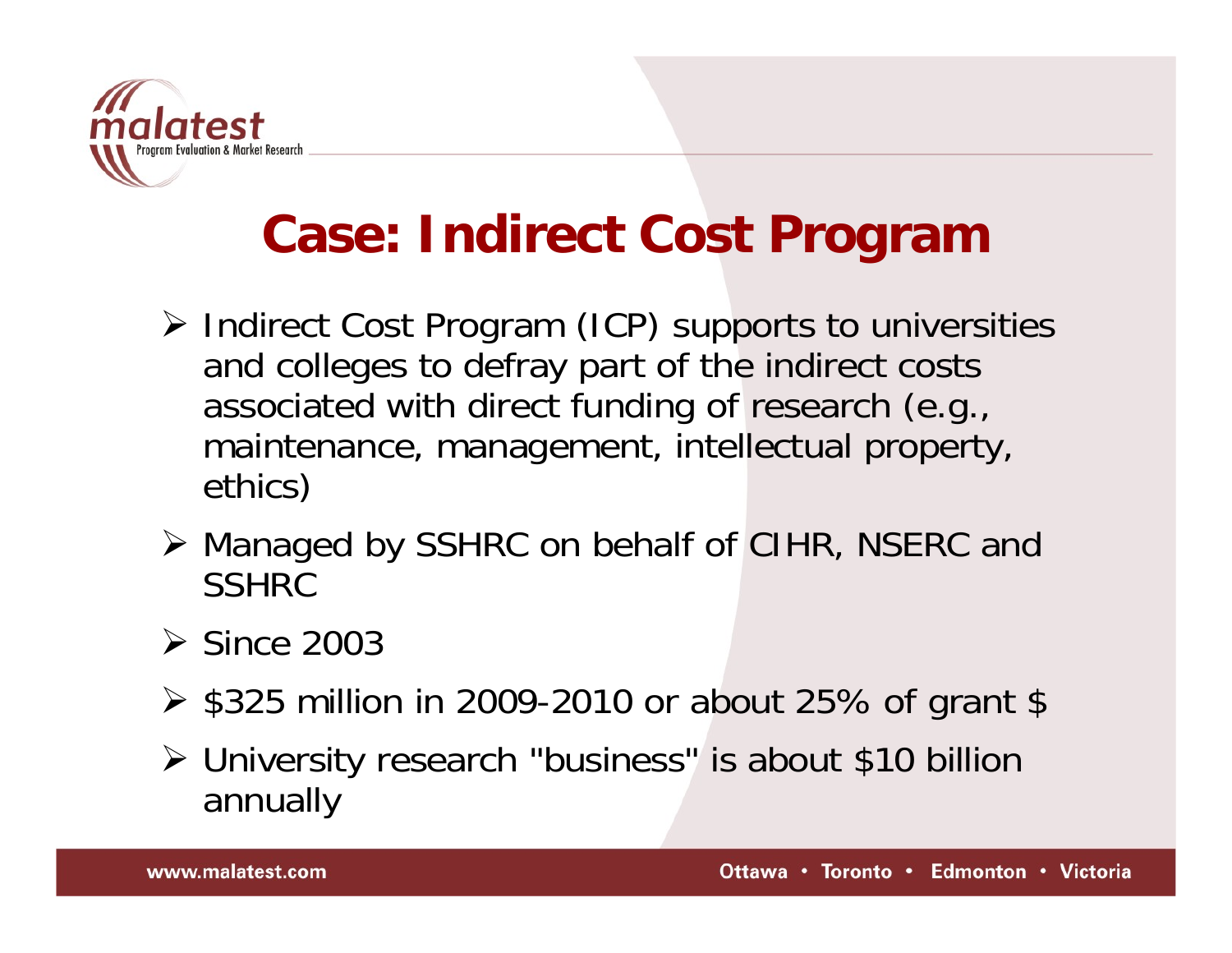

## **Case (micro) level**

### **ICP**

- 8 case studies of universities in receipt of program funding
- Review of program documentation including annual self-reporting
- Survey of representatives
- Site visits

#### **Advantages**

- Provides tangible illustrations of program impact
- Easy to communicate
- Good understanding of local dynamics
- May suggest what works and what does not

#### **Challenges**

- Policy makers likely to think "So what?"
- Lacks credibility as part of summative evaluation
- Risk that findings are biased (or seen as such) because recipientgenerated
- Getting official/written supportive evidence sometimes difficult
- No quantification of overall impacts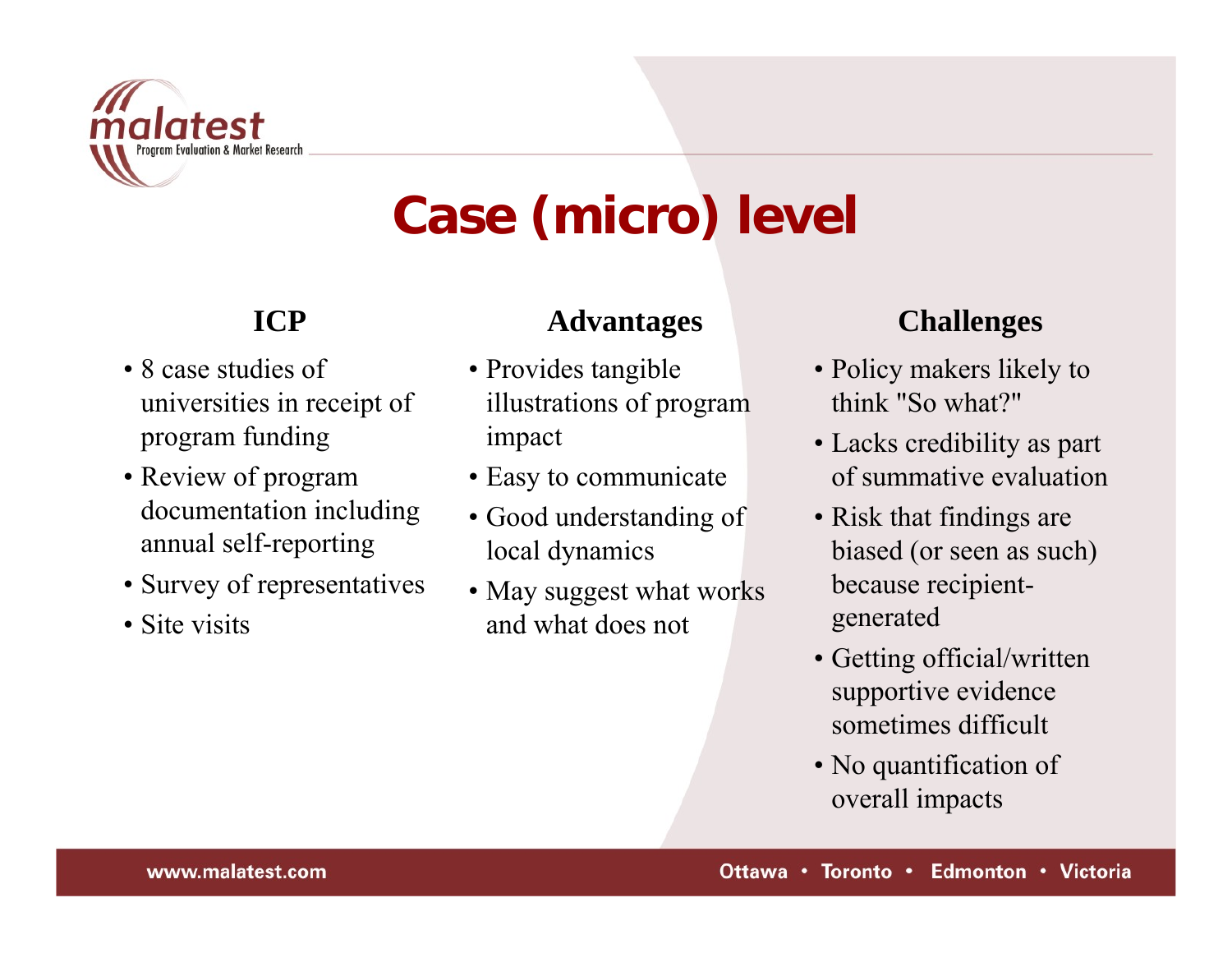

## **System (meso) level**

### **ICP**

- Multiple regression modelling
- Key independent variable: proportion that ICP funding represented of university revenues
- Dependent variables: from perceptions of the research environment to expenditures on library acquisitions, number of funded research applications and number of researchers

#### **Advantages**

- In the absence of a comparison group or baseline data, produces a "dosage" analysis
- Merges primary and secondary data in one analysis
- Can model change over time where time series data exist
- Was able to depict some system-wide effects

### **Challenges**

- Indicator availability was a key challenge: had to accept compromise
- Multicollinearity and heteroscedasticity <sup>−</sup> statistical issues
- Does not open the "black box" as wide as case studies to understand how the program worked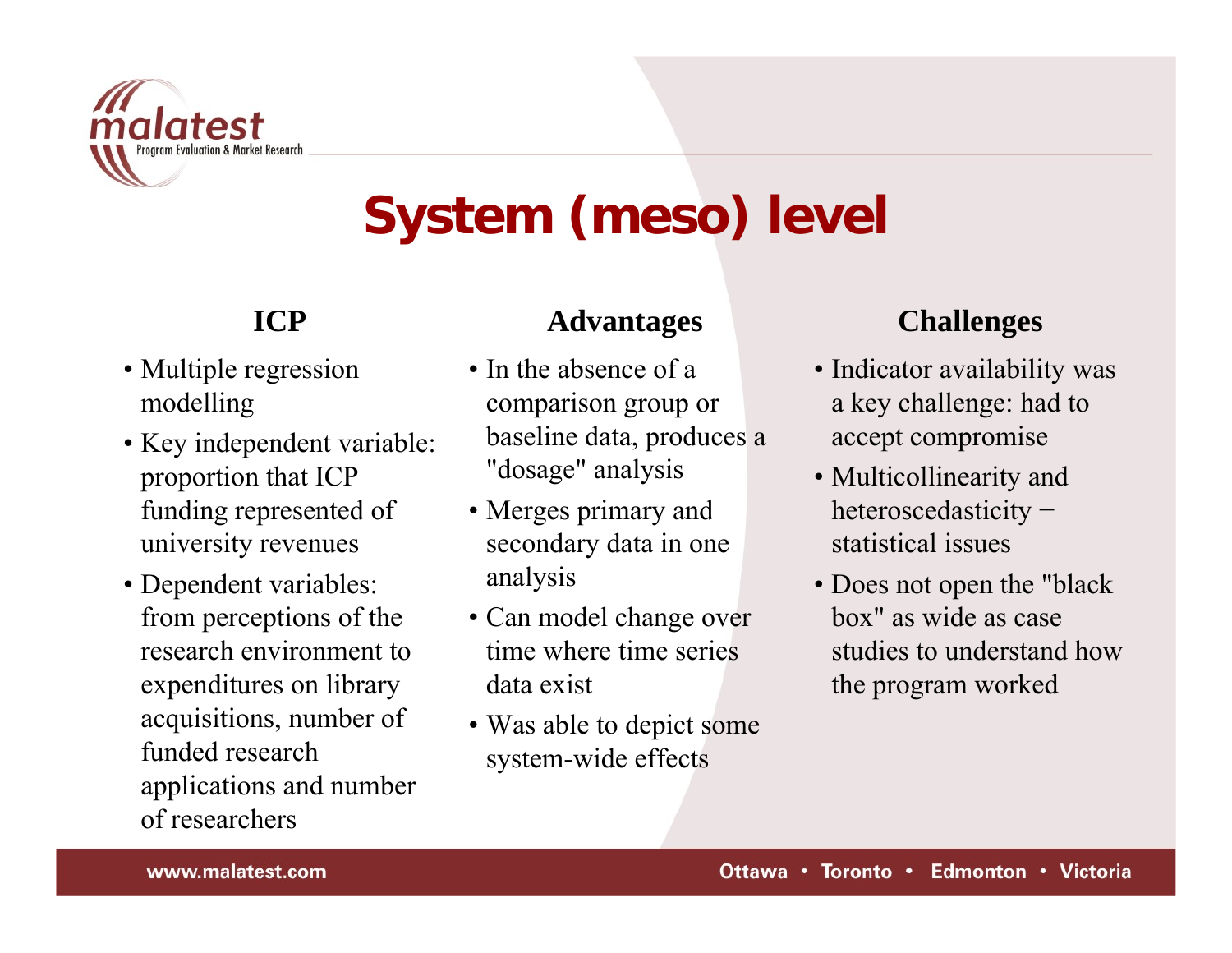

### **Societal (macro) level**

### **ICP**

- Interrupted time series analysis
- Annual data, 1980 onwards; about 3 data points after program inception
- Data from OECD, Statistics Canada, administrative sources
- Indicators such as # of patents, # of granting agency applications, R&D \$ in higher education

#### **Advantages**

- Adopt a "big picture" perspective
- Compare to other countries
- Evaluate the effect size in light of the gap that the program intends to close

### **Challenges**

- Attribution when program expenditures represent a small portion of total spending toward a goal
- Limited data points in a time series analysis, especially after
- Controlling for competing influences, part. when logically tied to program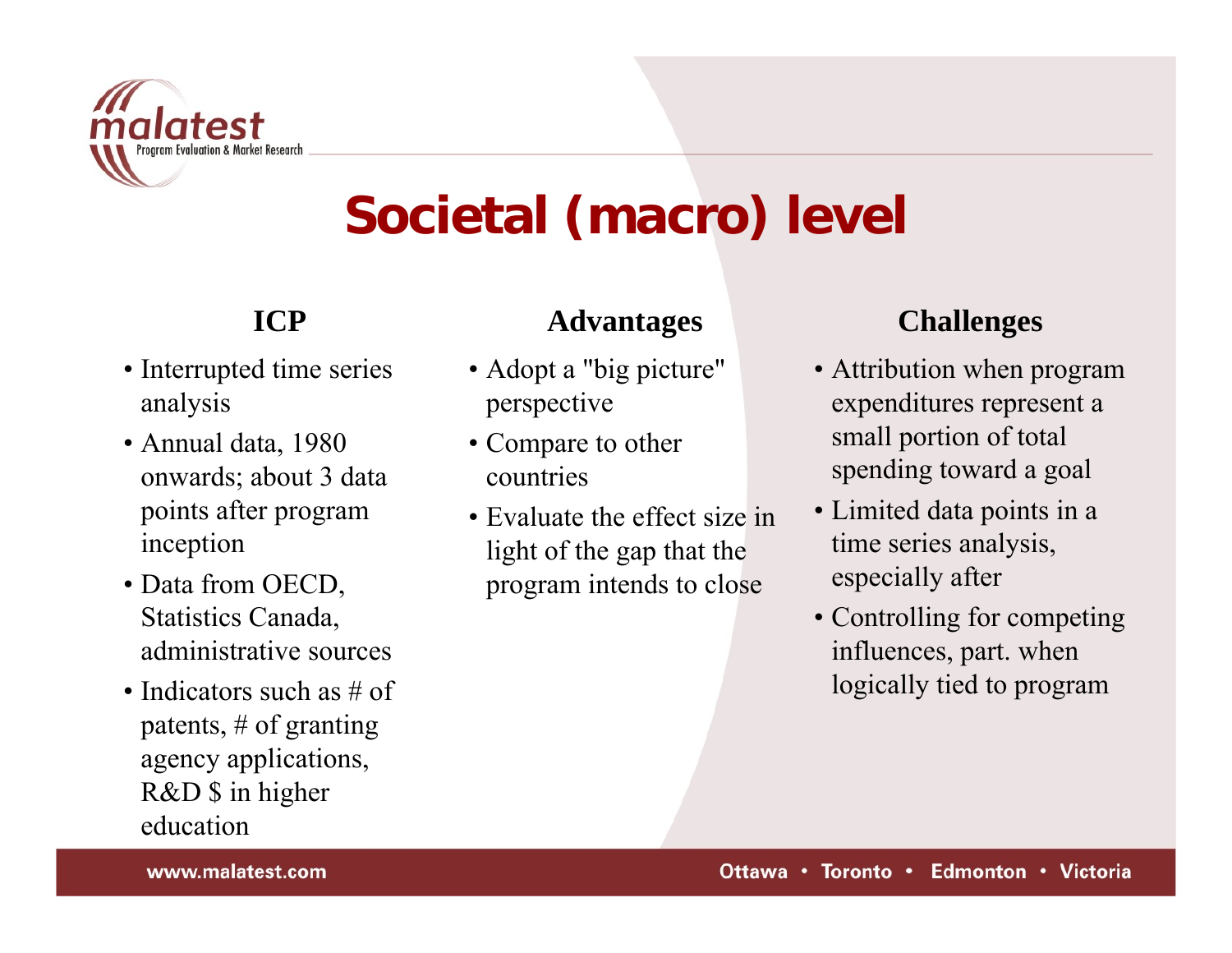

### **Learnings from the Evaluation**

- ¾ Multi-level evaluation based on the premise that impacts can be observed at different scales in a system
- ¾ Each level provides its own type of evidence and demonstration
- ¾ Each level raises its own types of challenges, in particular:
	- $\triangleright$  generalisability from the micro level
	- ¾ understandability (meaning) from the meso level
	- $\triangleright$  attribution from the macro level